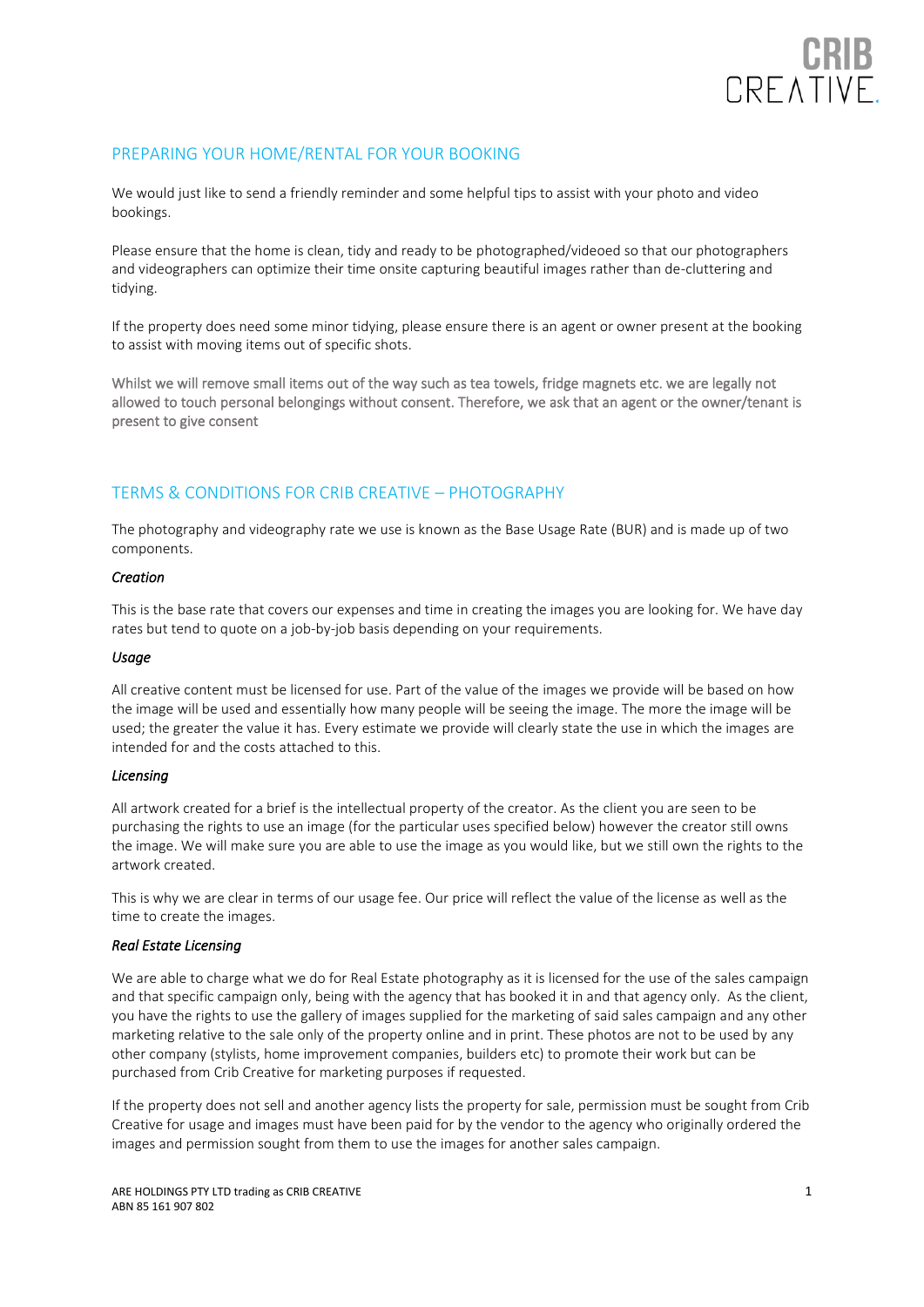

Crib Creative holds the copyright of these images and can use them to promote their work online and in print at any time, at the time of the sales campaign or any time in the future.

Moral Rights Creators of copyright works (Crib Creative) have "moral rights" in relation to their works. These are separate from copyright. Moral rights impose certain obligations on people who use a copyright work. As the creator we have the rights to

- Be attributed as creator of your photos;
- Take action if our work is falsely attributed; and
- Take action if our work is distorted or treated in a way that is prejudicial to our honour or reputation.

## TERMS & CONDITIONS FOR CRIB CREATIVE – VIDEOGRAPHY

#### *Quoting*

Quotes for video products and productions are valid for three (3) months from the date of issue. Should the scope of the quoted job or production change after the initial quote we will issue a re-quote that will replace the initial quote.

### *Copyright and Usage Rights*

Further to the usage and copyright terms listed in the Photography section above; Crib Creative owns the rights to and copyright of all footage captured and/or commissioned for all video productions. This includes footage and assets Crib Creative commissions from contracted services for the project including but not limited to drone photography, drone videography, video footage, animations, special effects and editing.

Footage is released to the client as a final video edit & product to be used under license appropriate to the initial brief supplied to us by the client. Any change in this license or usage of final products will need to be approved by Crib Creative and may incur an additional fee. This includes using any footage or part of a video in another production that Crib Creative is not commissioned to produce.

Raw and captured footage may be released upon request. This will be judged on a case-by-case basis and will incur an additional fee. Crib Creative holds right of refusal to release footage or assets.

Crib Creative owns the Intellectual Property Rights and copyright to any material created for a video production including but not limited to footage, scripts, briefs, shot lists and storyboards.

#### *Additional Fees*

Simple edits and changes to the final video product delivered to the client is permitted but must be within reason. One round of changes are included with every video product/booking. Should the amount or nature of the changes be deemed to be too time-consuming and/or varied from the creative brief supplied for the project Crib Creative reserves the right to charge an additional edit fee.

Crib Creative deems a job/production to be completed after one month of the delivery of the latest version of the edit if there is no communication from the client. Any changes or edits that are requested after a month of final delivery without appropriate warning or communication may also incur a fee at Crib Creative's discretion. Any extra footage that needs to be filmed for a completed job will incur a shooting fee.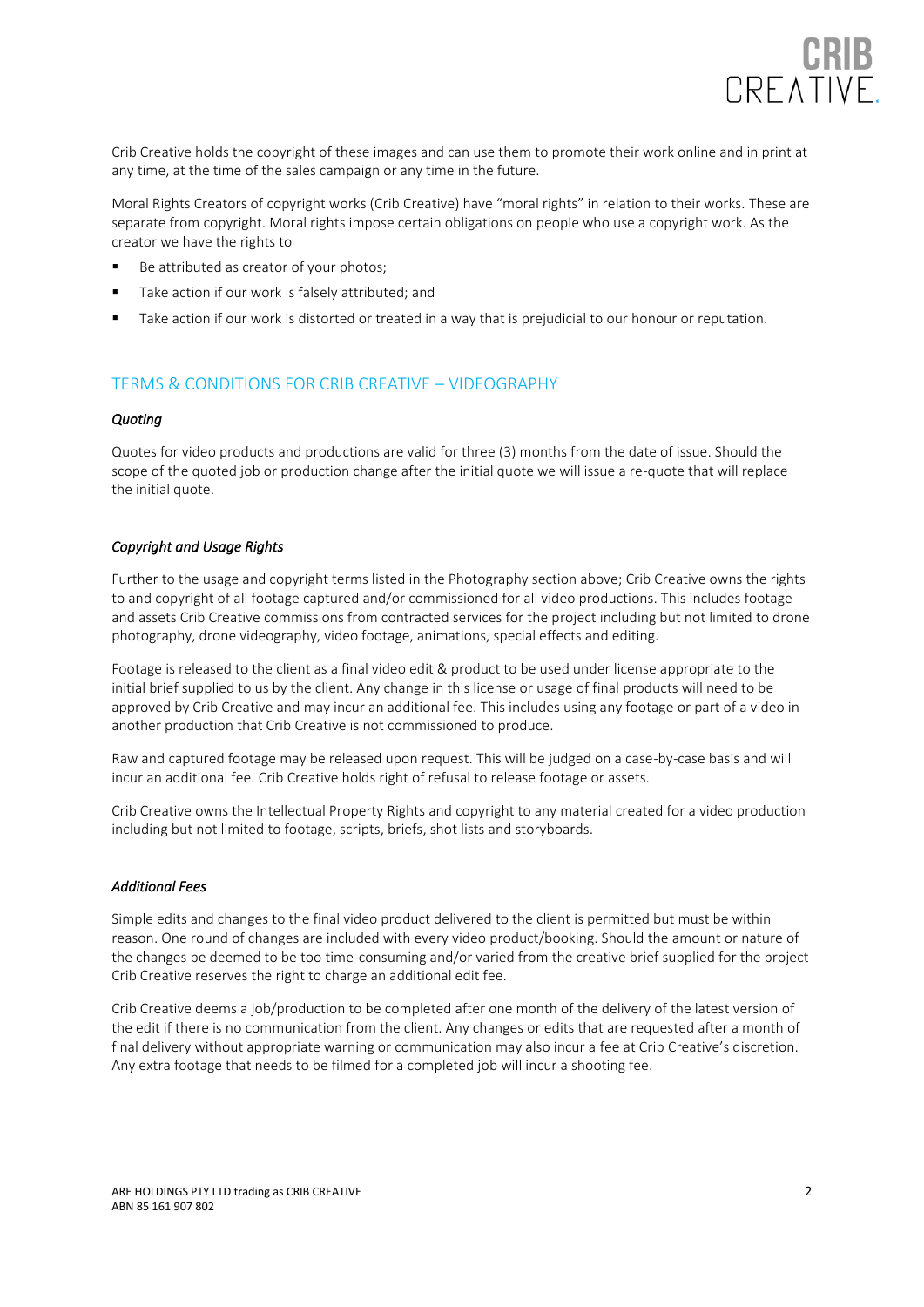

### *Release of Raw Footage*

Crib Creative will release the license to use the raw footage at a cost of 1x the production cost based on:

- a) unlimited usage for any media type they wish
- b) in perpetuity
- c) cost to Crib Creative to produce the media

## CANCELLATION POLICY

If you miss your appointment, cancel or change your appointment with less than 1 hours' notice, you will be charged as follows (incl GST). If it is a corporate video or a 3D virtual tour a 24-hour cancellation period will apply.

This policy is in place out of respect for our staff and contractors, who are paid for their time. Cancellations with less than 24 hours' notice are difficult to fill. By giving last minute notice or no notice at all, you prevent someone else from being able to schedule into that time slot. Our cancellation rates are:

- \$110 Day shoot, Video and Floor plan
- \$88 Rental Shoot
- $$230 Twilight$  shoot
- Full Rate Matterport 3D Virtual Tour (due to the duration of the appointment this time slot can be hard to fill last minute

### AERIAL DRONE & OVERLAYS DISCLAIMER

If you have any special requests for our aerial operator, please send them through as clear emailed instructions.

View assessments for real estate (potential views from a second/third story) can be booked in at no extra cost but must be requested at the time of booking and can only be done on vacant blocks of land.

Please make sure a clear and concise tax map is supplied for the overlays. Something that shows the block outline, boundaries and the correct dimensions and total m2 – this can be taken from the Certificate of Title survey/RP Data or Reiwa. Please Double check the dimensions are correct before sending to us.

We will supply 4 overlays at our discretion (we select the 4 best shots). If you would like to select the 4 images for your overlays yourself, please let us know at the time of booking and we can arrange for the aerials to be sent through once the shoot is complete.

All overlays are based off the tax map provided from yourself. Should you need any overlays changed due to errors on your behalf, this does incur an additional fee - \$33 incl GST for 4 new overlays.

Google overlay & aerials: If you change your mind/supply incorrect tax maps after we have sent the overlays to you this will incur a re-edit fee.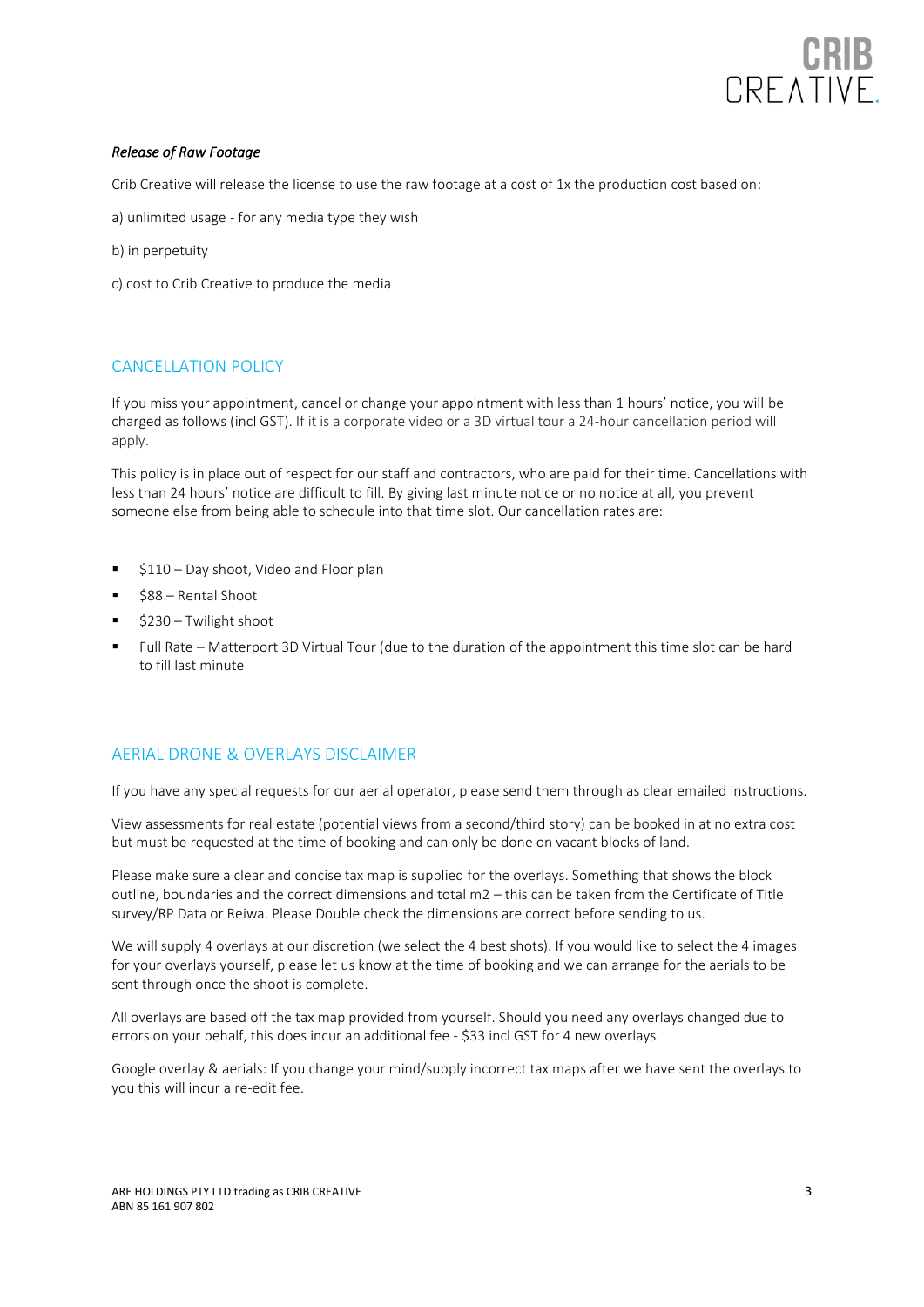

If you have chosen to add pin points to your aerial images and would like distances added as well, this must be supplied by yourself by yourself for our graphic designer. If we do not receive the distances, we will only label the location

### PHOTOGRAPHY & FLOORPLANS – ADDITIONAL FEES

Crib Creative deems a job/product to be completed after one month of the delivery of the latest version of the edit if there is no communication from the client. Any changes or edits that are requested after a month of final delivery without appropriate warning or communication may also incur a fee at Crib Creative's discretion.

## VIRTUAL FURNITURE DISCLAIMER

When organising your virtual furniture images please ensure the below information is supplied in your initial email:

- Please attach or list the images you would like edited in print resolution only
- Please label each image clearly so our editors can add in the correct furniture. Example: Print image #5 – Master Bedroom
- If you have any specific furniture/colour scheme/style requirements please ensure this is mentioned in your email so we can let our editors know
- If no specific requirements are mentioned, the images will be edited as per our editor's discretion. Any changes will be done at your cost
- All images have a strict 48 hour turnaround time. If we are experiencing high volumes of virtual furniture, the process may take longer than 48 hours – we will notify you of this

### MATTERPORT - 3D VIRTUAL TOURS

We do provide hosting for Matterport scans

Our price includes us coming out to the property to scan and then we load the scan to your own Matterport account. This means you can keep the scan for as long as you desire.

You will need to provide us with the login details (email & password) to your Matterport account so we can load your scan to your account.

# COMMON BY CRIB

The following is a legal agreement between you and Crib Creative. Please read this agreement carefully before downloading or purchasing any photograph. By downloading or purchasing any photograph, you agree to be bound by the terms of this agreement.

All photographs are copyrighted. Crib Creative and respective photographers own all rights to the images. All rights are reserved by Crib Creative unless otherwise granted to you. Your rights to use the photographs are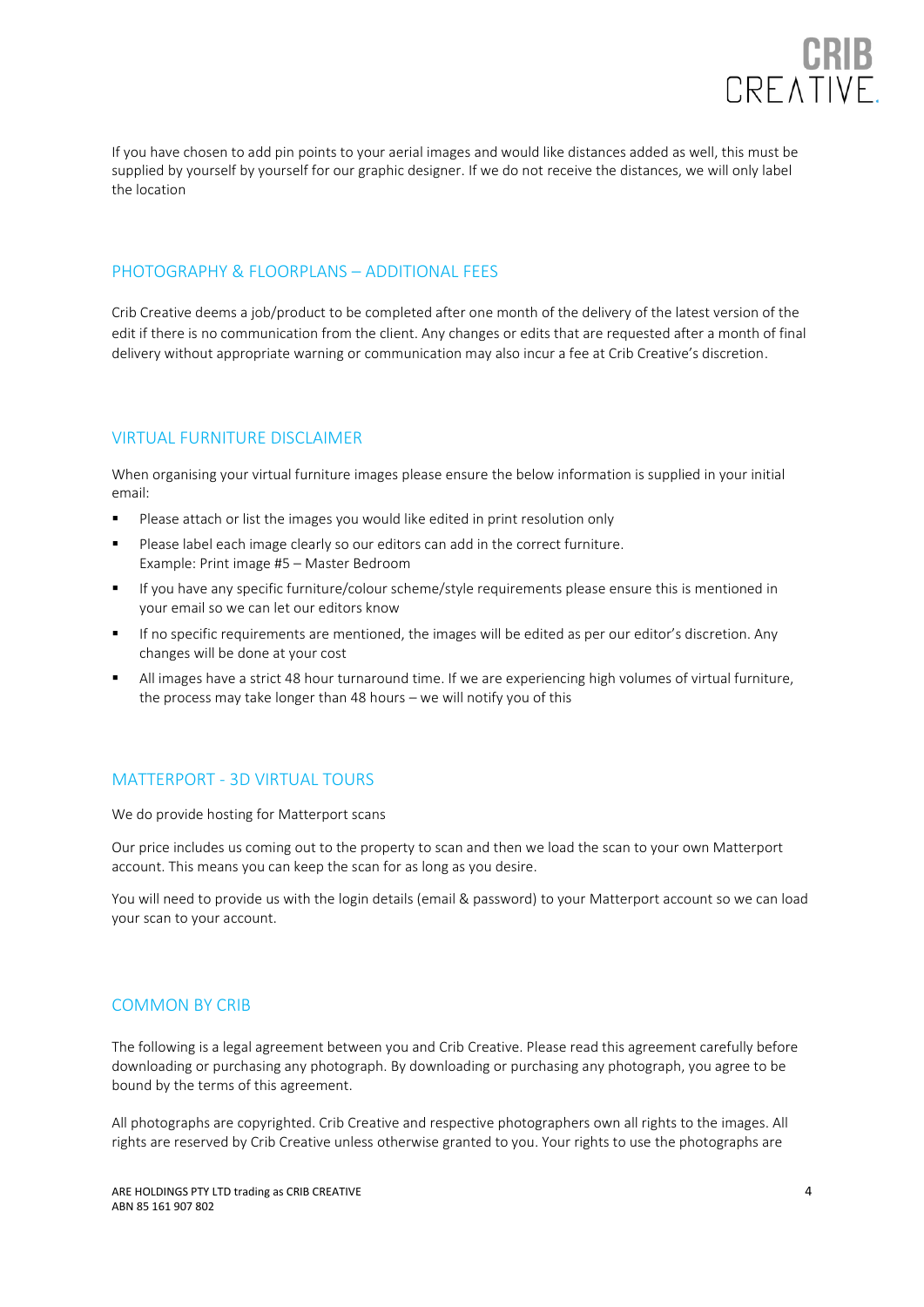

subject to this agreement and are conditional upon your payment for the photographs to Crib Creative. If at any time your account becomes delinquent, you relinquish all rights to all photographs you have received until all payments and interest are made.

By this Agreement, Crib Creative grants you a personal, non-exclusive, non-transferable, right to use and reproduce photographs in the following ways:

On websites, multimedia presentations, and broadcast film and video.

In magazines, newspapers, books, eBooks, pamphlets, brochures, catalogues, book covers, textbooks, editorials, CD/DVD cover art, and advertising.

In connection with your business identity on letterhead, posters, brochures, or business cards.

#### You may NOT:

Use a photograph other than as specified in the preceding section.

Use a photograph with pornographic, defamatory, or otherwise unlawful or immoral content or in such a manner that it infringes upon any third party's trademark or intellectual property.

Use a photograph in a way that places a person in the photo in a bad light or depicts them in a way that they may find offensive- this includes pornography, tobacco ads, religious and political endorsements, defamatory, or otherwise unlawful or immoral content.

Resell any photograph.

Share a photograph by providing access on shared disk drives or network.

Use Crib Creative photographs to compete with Crib Creative. This includes, by way of illustration, not by way of limitation, displaying photographs in any format (including thumbnails) for download on a website. Offering Crib Creative photographs for sale or including Crib Creative photographs in templates for sale. You may not, for example, create an entire greeting card line based on ASP photographs – or use our photographs as the basis for a large collection of objects for sale.

Use the photograph in a website template that you plan to sell or transfer to others.

Use any photograph as part of a trademark or patent image.

Produce printed reproductions of any photograph on canvas or paper to be sold.

If you wish to use the photograph for these purposes, you may apply to Crib Creative for an Extended License (see FAQ's- Extended Licensing.)

"Non-transferable" as used herein means that except as provided in these terms, you may not sell, rent, load, give, sublicense, or otherwise transfer to anyone the photographs or the right to use the photographs. In addition, the work you produce with the photographs must be used for your direct employer, client, or customer, who must be the end user of your work. You agree to take all commercially responsible steps to prevent third parties from duplicating any photographs. This may include invisibly watermarking the photograph and identifying that Crib Creative owns the image on the document you intend to use the photograph.

If you plan on using photographs for client work, you must keep accurate and detailed records of which clients you have used photographs for.